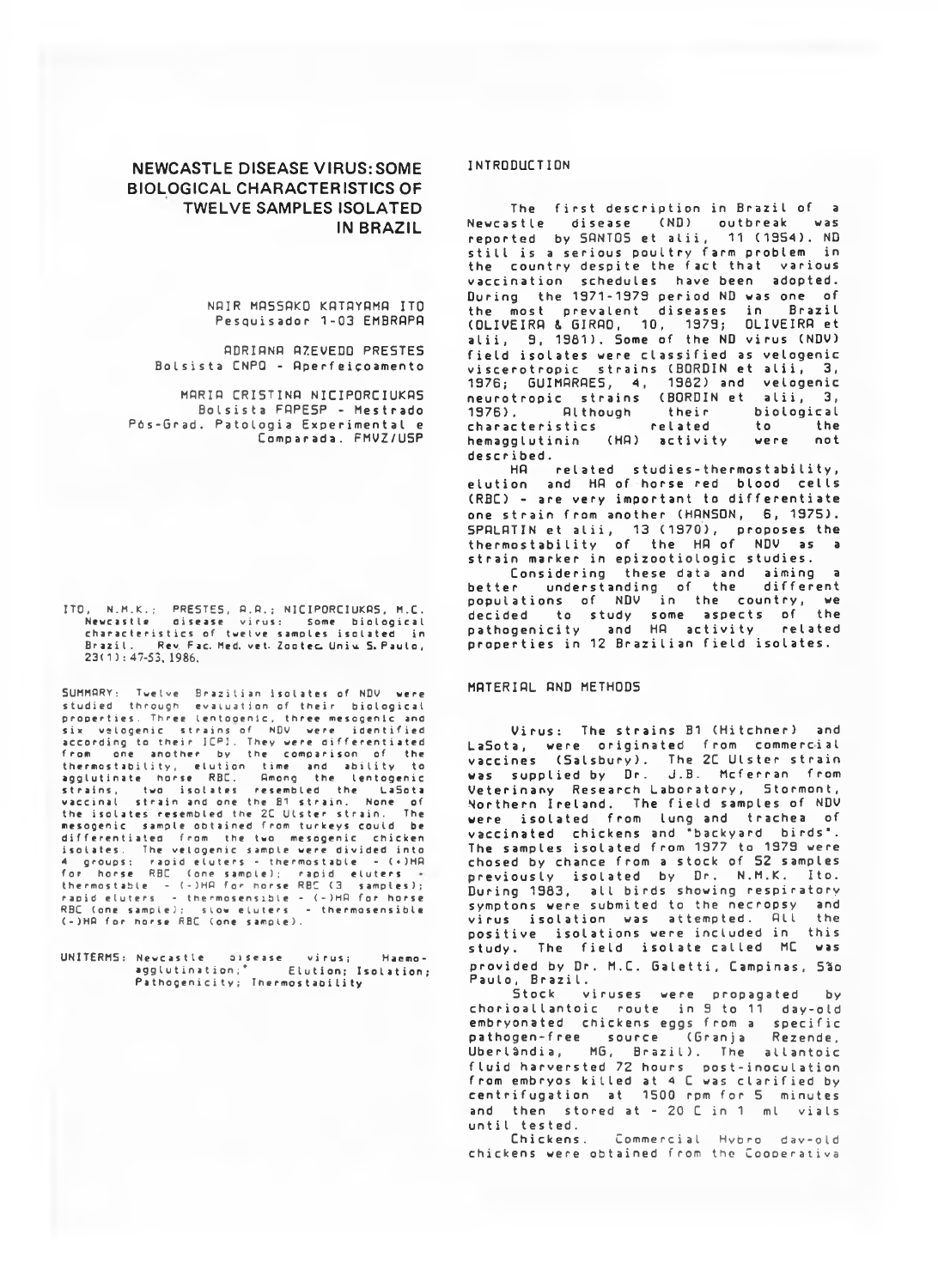Agricola de Cotia and tested to the<br>presence of NDV antibodies by the of NDV antibodies by the<br>pation inhibition (HT) test hemagglutination inhibition (HI) before their use in experiments. Chickens<br>hatched from the same source were raised in hatched from the same source were raised in isolation until 4-6 weeks of age.

HaemaggIutination (HA) test. The HR test was carried out according to the micromethod technique using double dilutions of the stock virus  $(1/2, 1/4,$  $1/8$ , .....) and  $0.5%$  of chicken or horse red blood cells (RBC) suspension (HRNSON, 6, 1975). The HA titers were expressed as mean of the reciprocal of virus dilution<br>(loo ). The HA specificity was checked ). The HA specificity was checked using anti-NDV hyperimmune chicken serum.

Virulence testes. The intracerebral pathological index (IEIP) test and the intravenous pathological index (IVPI) testes were carried out as described by ALLAN et alii, 2 (1978).

The embryo mean death time (EMDT) was assayed by the inoculation of 9 to 11 day-<br>old chicken embryos, via the chicken embryos, via the chorioallontoic cavity with serial ten folddilutions (10<sup>-</sup>' , 10<sup>-</sup>' , ...) of the NDV isolate. The B1, Labota and 2L Ulster strains of NDV were used as controls. The inoculated eggs were candled at 12 hourintervals up to 5 days post-inoculation. The EMDT induced by each virus preparation was calculated for the highest dilution related with death of all embryos (NATIDNAL RCADEMY OF SCIENCES, 8, 1971). The EMDT to the isolates which did not kill all the inoculated embryos Ce.g. lentogenic isolates) was represented by the mean value obtained by the following formula:

(Dead Embryos x death time) + (Survivor Embryos x 72 hours)/total of inoculated embryos .

Hemagglutination (HR) stability. One ml vials each virus sample were immersed in a 58 C water bath and removed at different time intervals (5, 10, 15, 20, 30, 60 and 120 minutes). The samples were chilled immediately after removal, and titration of HR activity was performed through the standard HA test using chicken RBC (HANSON, 6, 1975)

Elution time. Time of elution NDV isolates was assayed using the HA<br>micromethod.test.(HANSON, 6, 1975).After micromethod test (HANSON, adding 0.5% of chicken RBC suspension to the serial two-fold dilution of each virus samples, the first HR result was read at the time when control cells sedimentation<br>has occurred. Then the microtest plate was has occurred. Then the microtest ptate was kept at 4 C for 24 hours and another reading was performed after shaking the plate to ressuspend the RBC. After approximately 2 hours the last HA reading was done. At the same time B1, LaSota and 2C Ulster strains of NDV were assayed.

The elution time was considered slow when a clear hemaggiutination pattern was observed in all readings. When positive HA

*Rev.Fac.Med.vet.Zootec.Univ.S.Paulo, 23(1* ):47-53, 1986.

was seen only in the first reading the time of elution was said rapid (HANSON, 6, 1975).

## RESULTS

Twelve Brazilian field NDV samples, isolated form different poultry flocks are related in Table 1. Two of the 1977 samples were isolated from vaccinated broilers showing 2% of mortality, respiratory and digestive signals. The birds of the 3120 case showed a very high HI titer  $(109.14 \pm$ 1.80) typical of field disease. The other sample (3200) was obtained from vaccinated layers at the peak of production showing egg drop and mild respiratory signals. The samples isolated in 1978 were recovered from birds with respiratory signs. One was isolated from non-vaccinated adult turkeys (3362) while the other one was obtained from vaccinated 30 week-old layers having a quite high HI antibody response. The isolate 3589 was recovered in 1979 from<br>vaccinated 6 week-old broilers showing vaccinated 6 week-old broilers digestive symptoms and a very high morbidity and mortality. At the same year MC - Campinas was isolated from a severe outbreak of ND by Dr. Galleti. During 1983 we had five positive isolations. samples were obtained from vaccinated broilers with about five to eight weeks of age presenting varied symptoms. One sample was isolated from non-vaccinated 'backyard chickens' with a high HI antibody titer (31.7  $\pm$  2.8). The last isolate was obtained from a 29 - week-old vaccinated broilers breeder with egg drop.

Table 2 shows biological aspects of three non-pathogenic isolates: ICPI lower than 0.40, IVPI equal to zero and superior to 87 hours were detected. They were all able to agglutinate chicken RBC and only two were able to agglutinate horse RBC. The heat stability of the HR was of 5 minutes and the elution time was rapid for only one sample, while the other two had slow elution time.

All the non-pathogenic samples tested did not kill 100% of the inoculated embryos.

La Sota strain had an ICPI of 0.17, agglutinated horse RBC, was thermolabile and the elution time was slow. The B1 and 2C Ulster strains had the same ICPI  $( = 0)$ , they both did not agglutinate horse RBC, but differed in the heat stability of the HR (5 and 180 minutes respectively) and in the elution time (B1 was a rapid eluter and 2C Ulster was a slow eluter).

Results of nine pathogenic isolates sequenced according to the ICPI are shown in Table 3. The 3362, 5132 and 3589 isolates had a lower ICPI ( $0.93$  to  $1.44$ ) when compared to the other six samples 3107, 5022, 5088, 5050, MC - Campinas and 3120 (1.62 to 1.79). The low ICPI isolates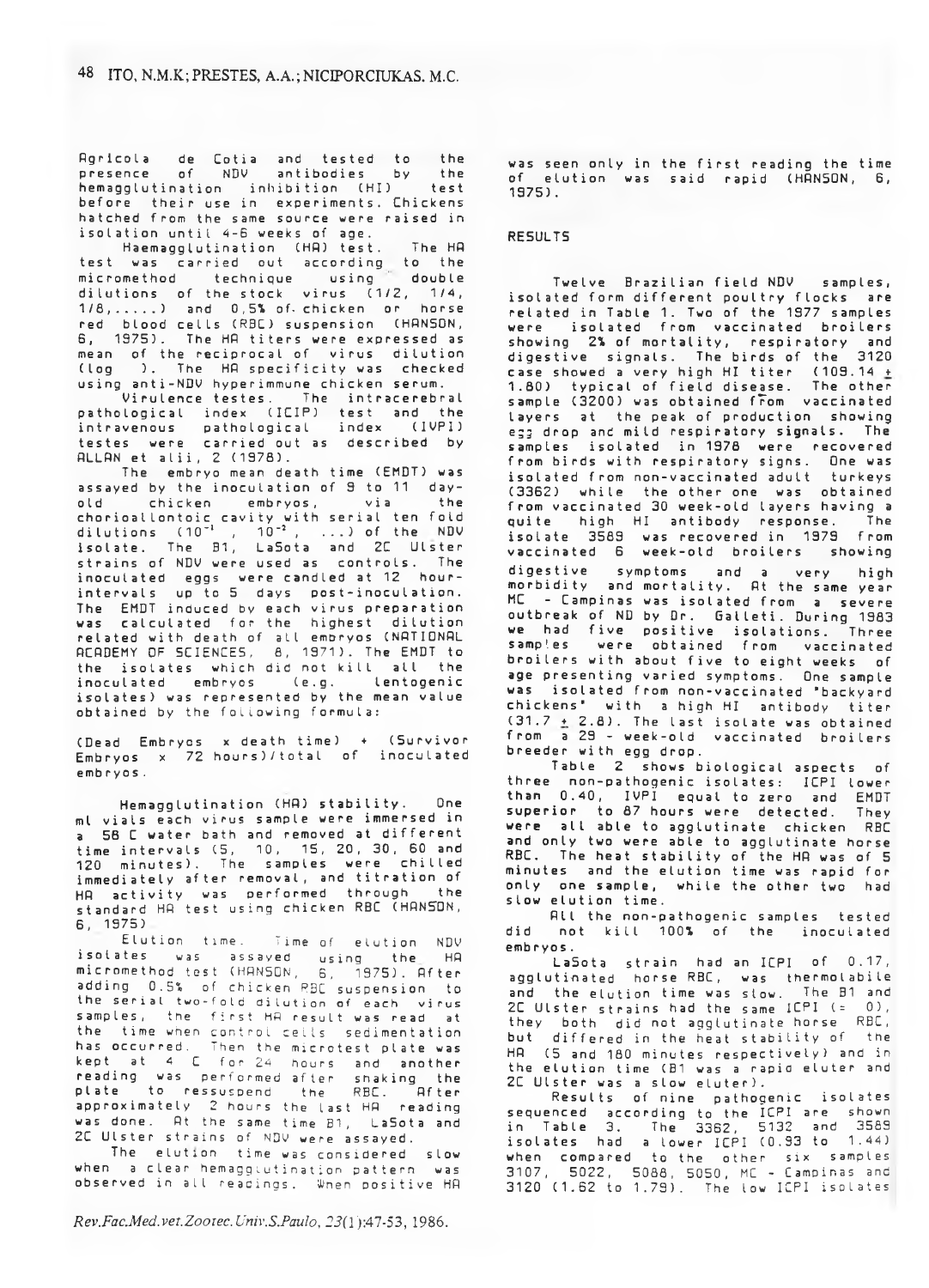showed IVPI of 1.37, 0.78 and 0.47 respectively while the high ICPI samples had an IVPI ranging from 1.20 to 1.55. Plmost all the pa th og en ic samples killed the embryos very quickly (at least, until the 3362 and 3589 isolates which had an EMDT around 72 hours. Plso high HP titers were detected against chicken RBC. Only the 3362 and 5050 samples were able to agglutinate horse RBC and there was a wide range of results in<br>the heat stability test (5 to 120 heat stability test (5 to 120 minutes). The rate of elution was mainly rapid except for the samples 3362 and MC -Campinas that were slow eluters.

### DISCUSSION

HANSON, 6 (1975) proposed the classification of the NDV samples as lentogenic, mesogenic or velogenic pathotypes based on the ICPI and/or IVPI and/or EMDT. The samples listed in the table 2 according to the ICPI and IVPI can be considered lentogenic. All the lentogenic field isolates as well as the vaccinal strains presented a very similar EMDT as preconized for the non-pathogenic samples (SPALATIN & HANSON, 12, 1976; WESTBURY, 14, 1979).

The properties related to the HA activity have been used to differentiate lentogenic samples of NDV (SPALATIN et alii, 13, 1970; HANSON, 6, 1975; SPALATIN & HANSON,  $12$ ,  $1976$ ), as well as to identify subtrains clonec by the plaque morphology method (LOMNICZI, 7, 1976, YACHIDA et alii, 15, 1379). The 3412 and 3200 isolates did not present any detectable difference, since they were both slow eluters,<br>thermolabile after-5-minutes-of treatment thermolabile after 5 minutes of and agglutinated horse RBC. Comparing these results with the lentogenic vaccinal strains of NDV (Tab. 2) we can conclude that the 3200 and 3412 isolates might be the LaSota strain since they share similar responses in the HA related tests. could think that the respiratory distress and/or egg oroo found in the layers (Tab. 1) were not associated with the illness state of the flock. The 5354 lentogenic isolate also could not be associated with the field disease found in the 6 week-old broilers (Tab.  $\,$  1), because it has the same. HA properties of B1 strain (Tab. 2). Probably all the lentogenic isolates are vaccinal virus since LaSota and B1 strains of NDV are wicely used in the country. Althrough a small number of **lentogenic** samples have been tested, it is very interesting the (act that we did not find any isolate similar to the 2C Ulster strain.<br>Nine

Nine isolates were considered pathogenic on basis of their ICPI (Tap. 3). According to the scheme for pathotyping NVD

(HANSON, 6, 1975), ICPIs ranging from 1 to 1.75, chicken embryo deaths occurring at 48 to 72 hours and absence of intense diseases symptoms in chickens inoculated by conjunctival or cloacal route characterize mesogenic strain. ALEXANDER & ALLAN, 1 (1974) found an ICPI approximately 0.9 of the mesogenic Beaudette C strain of NDV. So the 3362, 5132 and 3583 isolates can be classified as mesogenic strains, in spite of the high IVPI (1.37) found for the first sample. ALEXANDER & ALLAN, 1 (1974) called attention to the fact that for some strains of NDV, IVPI evaluation does not always serve as a good guide to the overall disease picture and mortality of birds infected with each strain.

The 3362 isolate was obtained from non-vaccinated 77 week-old turkeys showing respiratory signals (Tab. 1). This strain was distinct from the two other broiler isolates (5132 and 3589) because it shows differences in the three HA parameters (Tab. 3). Another curious fact is related with the field observations in the case 3589. The broiler flock showed a very high mortality (10%) at the 6th. week of age just after the spray vaccination (Tab.  $1)$ . So we believe that the high mortality observed for this mesogenic sample in the flock is due to the coincidence of the field virus challenge 'versus' spray va cci nation. In the case 5132, *Z\* of mortality was detected. The vaccination schedule was different and the spray vaccination was not used.

High ICPI (1.62 to 1.79) and IVPI (1.20 to 1.55), EMDT lower than 48 hours, were the characteristics of the other six samples of NDV (3107, 5022, 5088, 5050, MC - Campinas, 3120) (Tab. 3). The velogenic strains of NDV induced an over-lapping of nervous, digestive and respiratory signs when 6-week-old chickens were inoculated intravenously. But hemorrhages were also seen  $(MC - Campinas$  and  $\bar{5}088)$ . As a consequence we could not reconize the two pathological forms reported by HANSON, 5<br>(1972) (viscerotronic or neurotronic-(1972) (viscerotropic or velogenic forms).

The velogenic isolates of NDV (Tab. 3) can be separated in 4 distinct groups of virus which differ in some aspects related<br>to the bemanolutination, properties. Thus to the hemagglutination properties. the' first group is represented by the 5050 isolate which did not agglutinate equine erithrocytes. Thermostable hemagglutination and fast elution time were additional characteristics. Five isolates unable to agglutinate equine erithrocytes (3107, 5022, 5088, MC - Campinas, 3120) can be separated in three distinct groups: thermolabile hemaggIutination/rapid eluter 5022; thermolabile hemagglutination/slow eluter-MC - Campinas; thermostable hemagglutination/rapid eluter - 3107, 5088 and 3120.

The analysis of Tab. 1 related with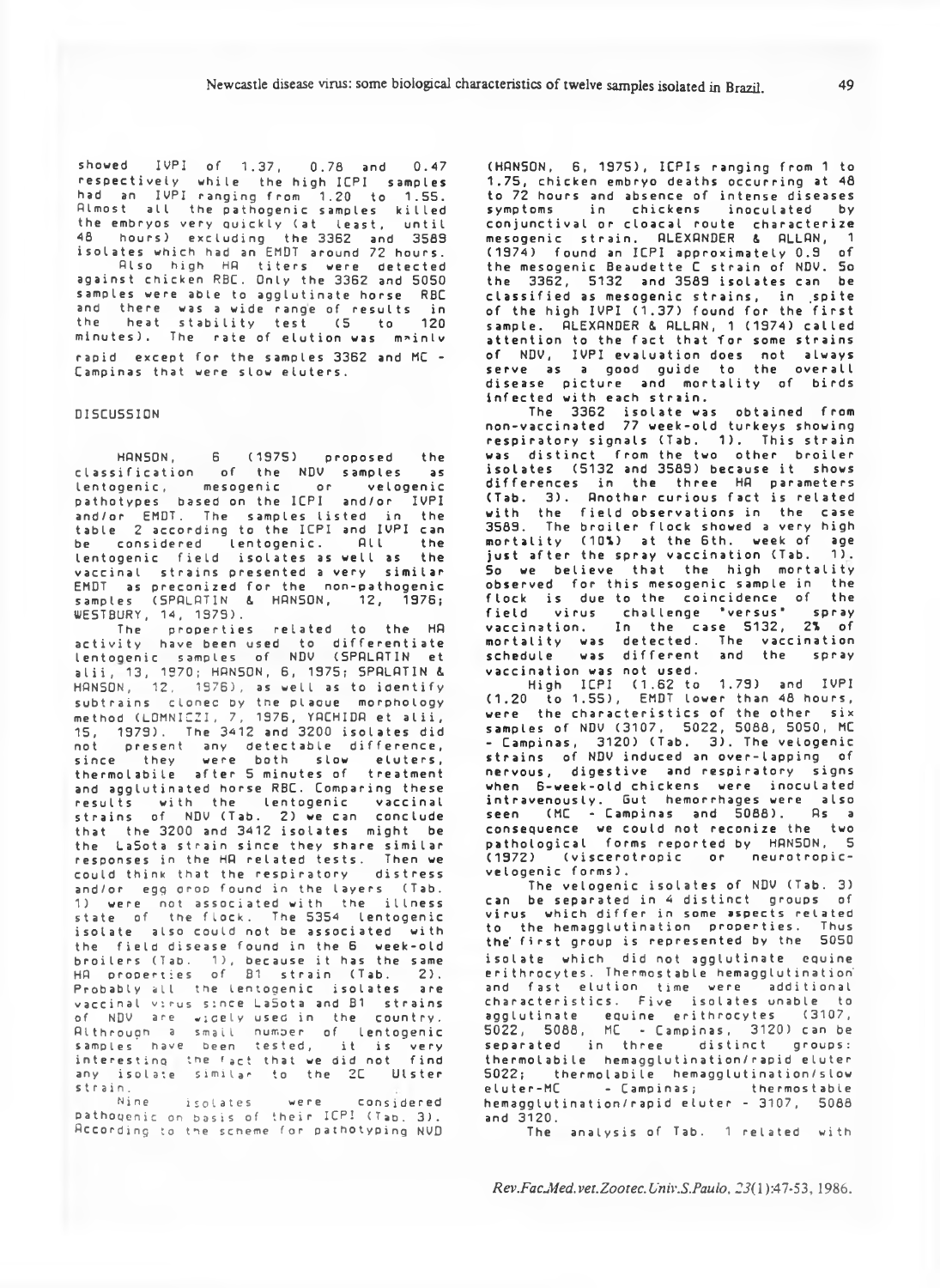the data presented in Tab. 3 shows some interesting facts. The velogenic 5050 isolate which was recognized above as a distinct strain was obtained from nonvaccinated 'backyard chickens'. This fact represents a serious threat to the poultry farming since this chickens may act as velogenic virus reservatories.<br>MC-Campinas was isolated from

MC-Campinas was isolated from a serious outbreak of ND in 1979 and considered as a highty pathogenic strain (Galleti - personal comunication). Four years latter (1963) we could not detect any sample resembling the MC strain. On the other hand if we take the 1977 broiler velogenic isolates (3120 and 3107) six years latter we found out a similar strain (5088). Unfortunately we do not know if samples resembling the 5022 and 5086 strains were detected before 1983. Anyway with this simple study we believe to have provided some additional information about NDV epidemiology in our country where the disease still represents a serious sanitary problem.

ITO, N.M.K.; PRESTES, A.A.; NICIPORCIUKAS, M.C. Virus da doença de Newcastle: Algumas características biológicas de 12 amostras isoladas no<br>Prasil. Rev.Fac.Med.vet.Zootec.Univ.S.Paulo. Rev.Fac.Med.vet.Zootec.Univ.S.Paulo, 2 3 ( 1 ): 47-53, 1986.

RESUMO: Foram estudadas algumas propriedades<br>biològicas de 12 amostras de virus da Doença de<br>Newcastle (VDN), isoladas no Brasil. De acordo com o indice de patogenicidade intracerebral (IPIL), três amostras foram-consideradas len-<br>togênicas, três-mesogênicas-e-G-velogênicas. As amostras foram diferenciadas entre si pela comparação da termoestabilidade, tempo de eluição e a<br>habilidade de aglutinar hemácias de cavalo. Denhabilidade de aglutinar hemácias de cavalo. Den-<br>tre as amostras lentogênicas dois dos isolados se<br>assemelharam à amostra vacinal LaSota e um à<br>amostra B1, Nenhum dos isolados se assemelhou à amostra 2C Ulster. O isolado mesogênico obtido de perus pode ser diferenciado dos dois outros isolados mesogênicos obtidos de galinhas. Hs amos-<br>tras velogênicas foram divididas em 4 grupos: eluição - rápida - termoestabilidade - HH (+) para hemácias de cavalo (uma amostra); eluição rápida-<br>termoestabilidade - HA (-) para hemácias de cavalo ( três amostras); eluição rápida - termosensibilidade - HA (-) para hemácias de cavalo (uma<br>amostra); eluição lenta - termosensibilidade - HA (-) para hemici as de ca valo (uma amostra).

virus; Hemoaglu-UNITERMO5: Doença de Newcastle, virus; Hemoaglu-<br>tinação;\* Eluição; Isolamento; Patogenicidade; Termoestabilidade

| TABLE 1-Source of the newcastle disease virus field isolates related with year of |  |  |  |  |
|-----------------------------------------------------------------------------------|--|--|--|--|
| isolation, age of the chickens, clinical signs and vaccination schedule           |  |  |  |  |

| Year                        | Number           |                           |                | Chickens                          |                  |                     |                                            | Vaccination                                                                                 |
|-----------------------------|------------------|---------------------------|----------------|-----------------------------------|------------------|---------------------|--------------------------------------------|---------------------------------------------------------------------------------------------|
| 0 <sup>F</sup><br>isclation |                  | Type                      | Age<br>(weeks) | Signs                             | Morbidity<br>(x) | Mortality<br>$(\%)$ | HI titre<br>(GMT antilog)<br>$\equiv$ S.D. | Virus/Schedule                                                                              |
| 1977                        | 3107             | Broiler                   | $\overline{7}$ | Respiratory/digestive             | 10               | $\overline{2}$      | Not done                                   | $B$ , /4 <sup>th</sup> day(eye) +<br>LaSpta/14 <sup>th</sup> and<br>$30^{1/1}$<br>day (eye) |
|                             | 3120             | <b>Broiler</b>            | 5              | Respiratory/digestive             | 50               | $\overline{2}$      | ۰<br>109.14-1.80                           | $B_1/1$ <sup>st</sup> day(eye) +<br>LaSota/14 <sup>th</sup> day<br>(eye)                    |
|                             | 3200             | Layer                     | 32             | Respiratory/egg drop              | 40               | $\Omega$            | Not done                                   | $Lasota, BI$ -<br>Sechedule ommited                                                         |
| 1978                        | 3362             | Turkey                    | 77             | Respiratory                       | unknown          | unknown             | Not done                                   | Not done                                                                                    |
|                             | 3412             | Layer                     | 3C             | Respiratory                       | 20               | O                   | $7.40 \pm 2.48$                            | LaSota/25 <sup>th</sup> , to <sup>th</sup><br>and 100th day (oral)                          |
| 1979                        | 3589             | Brofler                   | 6              | Digestive                         | 50               | 10                  | Not done                                   | $B_1/s^{5}$ day (eye) +<br>LaSota/18th and<br>35th day (spray)                              |
|                             | MC-Campi-<br>nas | <b>Broiler</b>            | unknown        | Dicestive/Respiratory/<br>netvous | unknown          | unknown             | Not done                                   | unknown                                                                                     |
| 1983                        | 5022             | <b>Stoiler</b>            | 5              | Digestive/nervous                 | 40               | 1.5                 | Not cone                                   | $B1/8th$ day (oral) +<br>LaSota/31st day (ora                                               |
|                             | 5050             | "Backvard<br>chicken"     | 4              | Respiratory, nervous<br>Dicestive | 100              | 100                 | 31.72.8                                    | Not done                                                                                    |
|                             | 5088             | <b>Broiler</b><br>breeder | 29             | Egg drop                          | 10               | O                   | Not done                                   | LaSota, B1 and oil<br>emulsion vaccins<br>schedule ommitted                                 |
|                             | 5132             | Broiler                   | 8              | Respiratory                       | 10               | $\overline{2}$      | $3.71^{\pm}1.90$                           | $B1/7th$ day (oral) +<br>LaSota/26th day (ora                                               |
|                             | 5354             | Erailer                   | 6              | Digestive                         | 10               | 2.3                 | $2.0 - 0$                                  | B1/5th day (cral) +<br>LaSota/25th (cral)                                                   |

*Rev.Fac.Med.vet.Zootec.Univ.S.Paulo, 23(*l):47-53, 1986.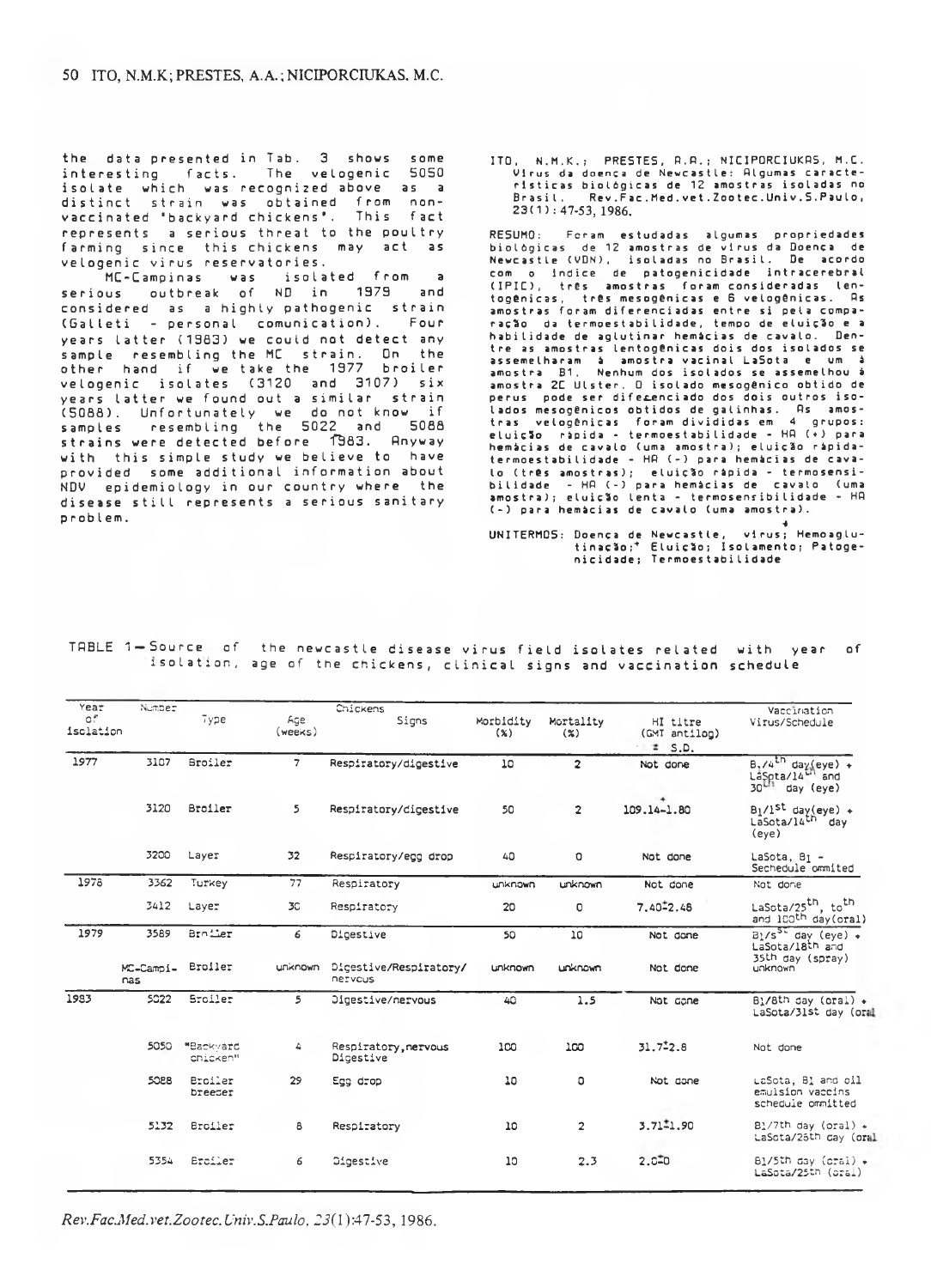non pathogenic Newcastle disease virus isolated from poultry T A B L E 2 - B i o l o q i c a l p r o p e r t i e s of non p a t h o g e n i c N e w c a s t l e d i s e a s e v i r u s i s o l a t e d f r o m p o u l t r y  $\overline{0}$ Biological properties<br>flocks in Brazil flocks in Brazil  $\bar{\phantom{a}}$ 

 $\mathbb{N}$ 

TRBLE

| Laboratory                     |               | Controls      |                  |                       | NDV 1solates |            |
|--------------------------------|---------------|---------------|------------------|-----------------------|--------------|------------|
|                                | LaSota        | o,            | $\overline{2}$ C | $3200$ <sup>(a)</sup> | 3412         | 5354       |
| Chicken pathogenicity<br>ICPI  | 0.17          | $\circ$       | $\circ$          | 0.16                  | 0.27         | 0.40       |
| IVPI                           | $\frac{1}{2}$ | $\frac{1}{2}$ |                  | $\circ$               | $\circ$      | $\circ$    |
| Egg pathogenicity<br>$10_{50}$ | $10^{5.5}$    | $10^{8.7}$    | $10^{6.5}$       | $10^{8.7}$            | $10^{6.5}$   | $10^{7.0}$ |
| EMDT <sup>1</sup>              | > 87.0        | >105.6        | > 91.20          | 298.4                 | >105.6       | > 110.4    |
| Chicken RBC<br>HA Test         | 256           | 256           | 64               | 128                   | 32           | 64         |
| Horse RBC                      | 128           | $\circ$       | $\circ$          | 128                   | 128          | $\circ$    |
| Heat stability <sup>(b)</sup>  | n             | n             | 180              | n                     |              | n          |
| Elution                        | Slow          | Rapid         | <b>Slow</b>      | S10W                  | Slow         | Rapid      |

EMDT - Embryo mean death time (b) Minutes at SboL (a) Number of case (a) Nu m b e r of case

(b) Minutes at S6oC<br>EMDT - Embryo mean death time<br>ICPI - Intracerebral pathogenic<br>ND - not done<br>IVPI - Intravenous pathogenic index<br>LD50 - Lethal dosis 50 per cent<br>RDC - Chicken red blood cells IypI - I n t r a v e n o u s p a t h o g e n i c index L D 50 - Lethal dosis 50 per cent ICPI - I n t r a c e r e b r a l p a t h o g e n i c ND - not done

RBC - Chicken red blood cells

*'ZS-LV-{\)£Z '331OOZ-13A-p3fV0Dj-d3}J* '9861

SERVICE DE BIRLIOTECA E Q - 11 FACULDADE DE MEGICINA VETERINA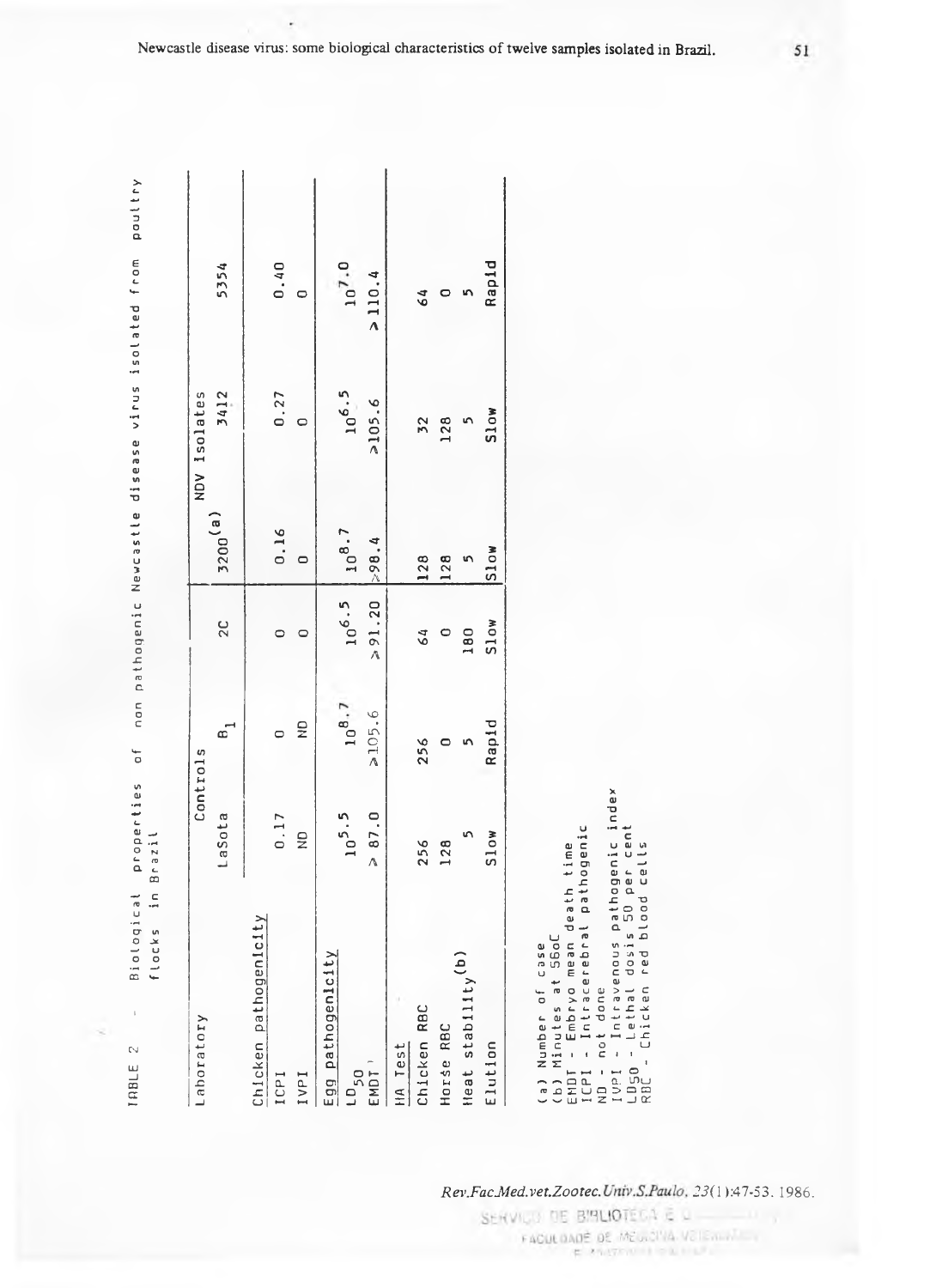THBLE 3 - Pratical to samples of NDU is of a called from pour es of NDU is amples of a condication of in a conding to Pathogenic samples of NDV isolated from poultry flocks in Brazil sequenced according their ICPI their I CP I  $\bar{1}$  $\sigma$ 

| Laboratory                             |               |            |                 | ISOLATES       |                      |             |             |                     |             |
|----------------------------------------|---------------|------------|-----------------|----------------|----------------------|-------------|-------------|---------------------|-------------|
| Tests                                  | 3362          | 5132       | 3589            | 3107           | 5022                 | 5088        | 5050        | pinas(a)<br>MC/Cam- | 3120        |
| Chicken pathogenicity                  |               |            |                 |                |                      |             |             |                     |             |
| ICPI                                   | 0.93          | $1.30 -$   | 1.44            | 1.62           | 1.65                 | 1.68        | 1.72        | 1.77                | 1.79        |
| IVPI                                   | 1.37          | 0.78       | 0.47            | 1.47           | 1.40                 | 1.28        | 1.20        | 1.55                | 1.33        |
| Egg Pathogenicity                      |               |            |                 |                |                      |             |             |                     |             |
| $LD_{50}$                              | $10^{8.0}$    | $10^{8.5}$ | $10^{7.0}$      |                | $10^{10.5} 10^{9.2}$ | $10^{10.0}$ | $10^{10.0}$ | $10^{12.3}$         | $10^{10}$ . |
| EMDT (hours                            | 75            | 48         | 73.20           | 43.2           | 36.0                 | 36.0        | 36.0        | 48.0                | 48.0        |
| Test<br>$H_A$                          |               |            |                 |                |                      |             |             |                     |             |
| Equine-RBC                             | $\frac{6}{1}$ | 0          | $\circ$         | $\circ$        | $\circ$              | 0           | 64          | 0                   | $\circ$     |
| Chicken-RBC                            | 64            | 64         | $\frac{6}{1}$   | 128            | 128                  | 64          | 64          | 128                 | 128         |
| $(m1nutes at 46^0C)$<br>HEAT STABILITY | n             | 45         | $\overline{60}$ | $\overline{6}$ | 5                    | 50          | 60          | $\frac{5}{1}$       | 120         |
| Rate of elution                        | Slow          | Rapid      | Rapid           | Rapid          | Rapid                | Rapid       | Rapid       | Slow                | Rap1d       |

LD50 - Lethal dosis Sproecent<br>FMDT - Embryo Mean Death Time<br>HA test - Hemagglutination test<br>RBC - Red blood cells<br>ICPI - Intracerebral pathogenicity index<br>ICPI - intravenous pathogenicity index L D 50 - Lethal dosis 50 per cent HR test - Hemagglutination test EMDT - Embryo Mean Death Time

¥

 $R \, B \, C - R \, e \, d$  blood cells

ICPI - I n t r a c e r e b r a l p a t h o g e n i c i t y index

ICPI - i n t r a v e n o u s p a t h o g e n i c i t y index

 $\frac{1}{2}$ 

*Rev.Fac.Med.vet.Zootec.Univ.S.Paulo,* 2J(l):47-53, 1986.

TABLE